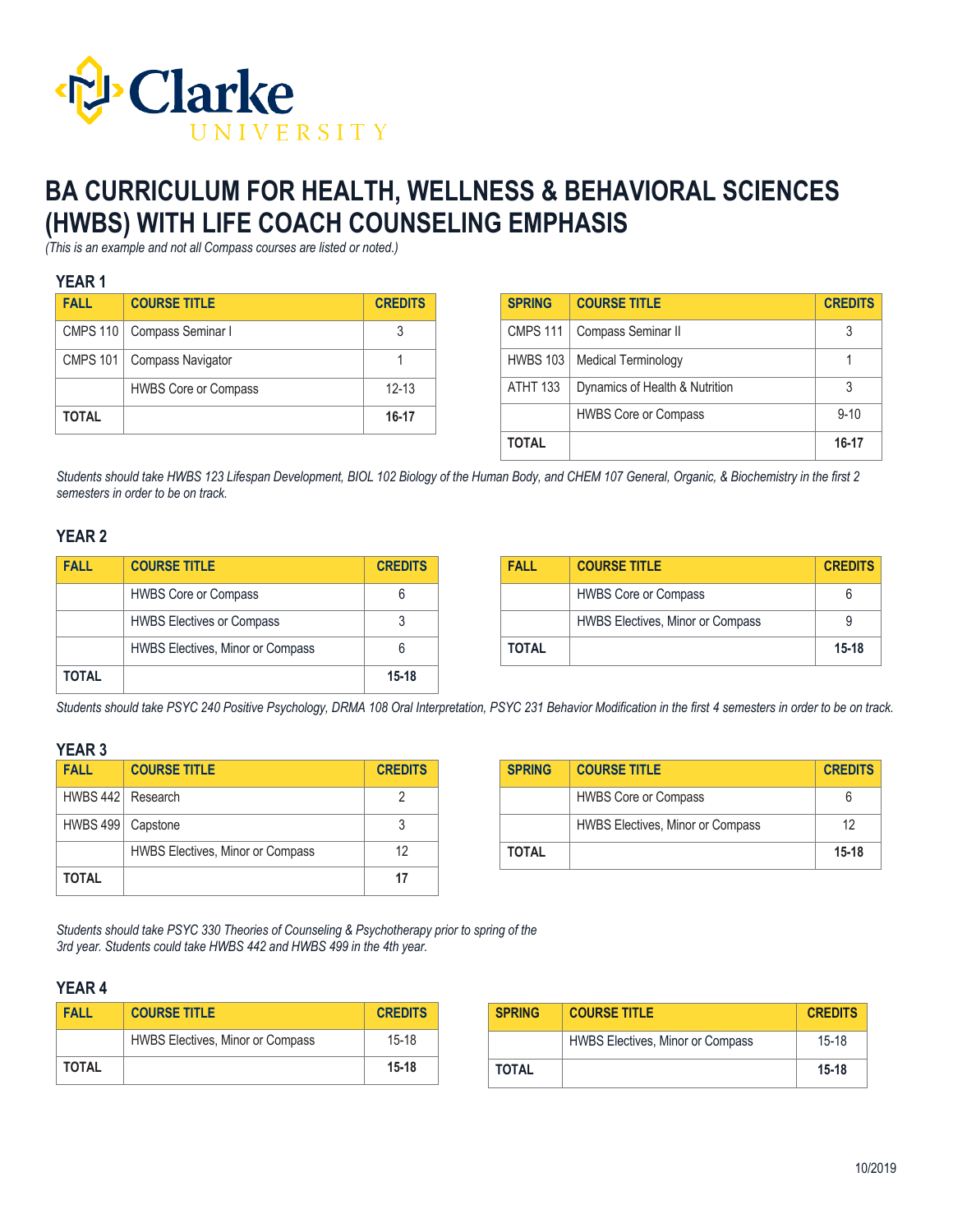

# **BS CURRICULUM FOR HEALTH, WELLNESS & BEHAVIORAL SCIENCES (HWBS) WITH LIFE COACH COUNSELING EMPHASIS**

*(This is an example and not all Compass courses are listed or noted.)*

### **YEAR 1**

| <b>FALL</b>     | <b>COURSE TITLE</b>                                | <b>CREDITS</b> |
|-----------------|----------------------------------------------------|----------------|
| <b>CMPS 110</b> | Compass Seminar I                                  | 3              |
| <b>CMPS 101</b> | Compass Navigator                                  |                |
| <b>BIOL 115</b> | <b>Fundamentals of Cell Biology &amp; Genetics</b> |                |
| <b>CHEM 110</b> | General Chemistry I                                |                |
|                 | <b>HWBS Core or Compass</b>                        | 6              |
| TOTAL           |                                                    | $15 - 18$      |

| <b>SPRING</b>   | <b>COURSE TITLE</b>            | <b>CREDITS</b> |
|-----------------|--------------------------------|----------------|
| <b>CMPS 111</b> | Compass Seminar II             | 3              |
| <b>HWBS 103</b> | <b>Medical Terminology</b>     |                |
| <b>ATHT 133</b> | Dynamics of Health & Nutrition | 3              |
| <b>CHEM 111</b> | <b>General Chemistry II</b>    | 4              |
|                 | <b>HWBS Core or Compass</b>    | հ              |
| <b>TOTAL</b>    |                                | 17             |

*Students should take HWBS 123 Lifespan Development in the first 2 semesters in order to be on track.*

### **YEAR 2**

| <b>FALL</b>         | <b>COURSE TITLE</b>          | <b>CREDITS</b> |
|---------------------|------------------------------|----------------|
| <b>BIOL 211</b>     | Human Anatomy & Physiology I |                |
| *PHYS 110 Physics I |                              |                |
|                     | <b>HWBS Core or Compass</b>  |                |
| <b>TOTAL</b>        |                              | 14-17          |

| <b>SPRING</b>          | <b>COURSE TITLE</b>           | <b>CREDITS</b> |
|------------------------|-------------------------------|----------------|
| <b>BIOL 212</b>        | Human Anatomy & Physiology II |                |
| *PHYS 111   Physics II |                               |                |
|                        | <b>HWBS Core or Compass</b>   |                |
| TOTAL                  |                               | 14-17          |

#### **YEAR 3**

| <b>FALL</b>         | <b>COURSE TITLE</b>         | <b>CREDITS</b> |
|---------------------|-----------------------------|----------------|
| HWBS 442 Research   |                             |                |
| HWBS 499   Capstone |                             |                |
|                     | <b>HWBS Core or Compass</b> | 12             |
| <b>TOTAL</b>        |                             | 14-17          |

| <b>SPRING</b> | <b>COURSE TITLE</b>         | <b>CREDITS</b> |
|---------------|-----------------------------|----------------|
|               | <b>HWBS Core or Compass</b> | $15-18$        |
| <b>TOTAL</b>  |                             | $15 - 18$      |

*It is also possible to move HWBS 442 and HWBS 499 to Year 4 and/or move PHYS 110 and PHYS 111 to Year 3.*

| <b>FALL</b>     | <b>COURSE TITLE</b>                                     | <b>CREDITS</b> |
|-----------------|---------------------------------------------------------|----------------|
| <b>BIOL 410</b> | Human Gross Anatomy<br>(Recommended if pre-health care) |                |
| <b>BIOL 420</b> | Human Physiology<br>(Recommended if pre-health care)    |                |
|                 | <b>HWBS Core or Compass</b>                             |                |
| ΤΟΤΑΙ           |                                                         | 14-17          |

| <b>SPRING</b>   | <b>COURSE TITLE</b>                                            | <b>CREDITS</b> |
|-----------------|----------------------------------------------------------------|----------------|
| <b>BIOL 425</b> | <b>Exercise Physiology</b><br>(Recommended if pre-health care) |                |
|                 | <b>HWBS Core or Compass</b>                                    | 12             |
| TOTAL           |                                                                | $13 - 16$      |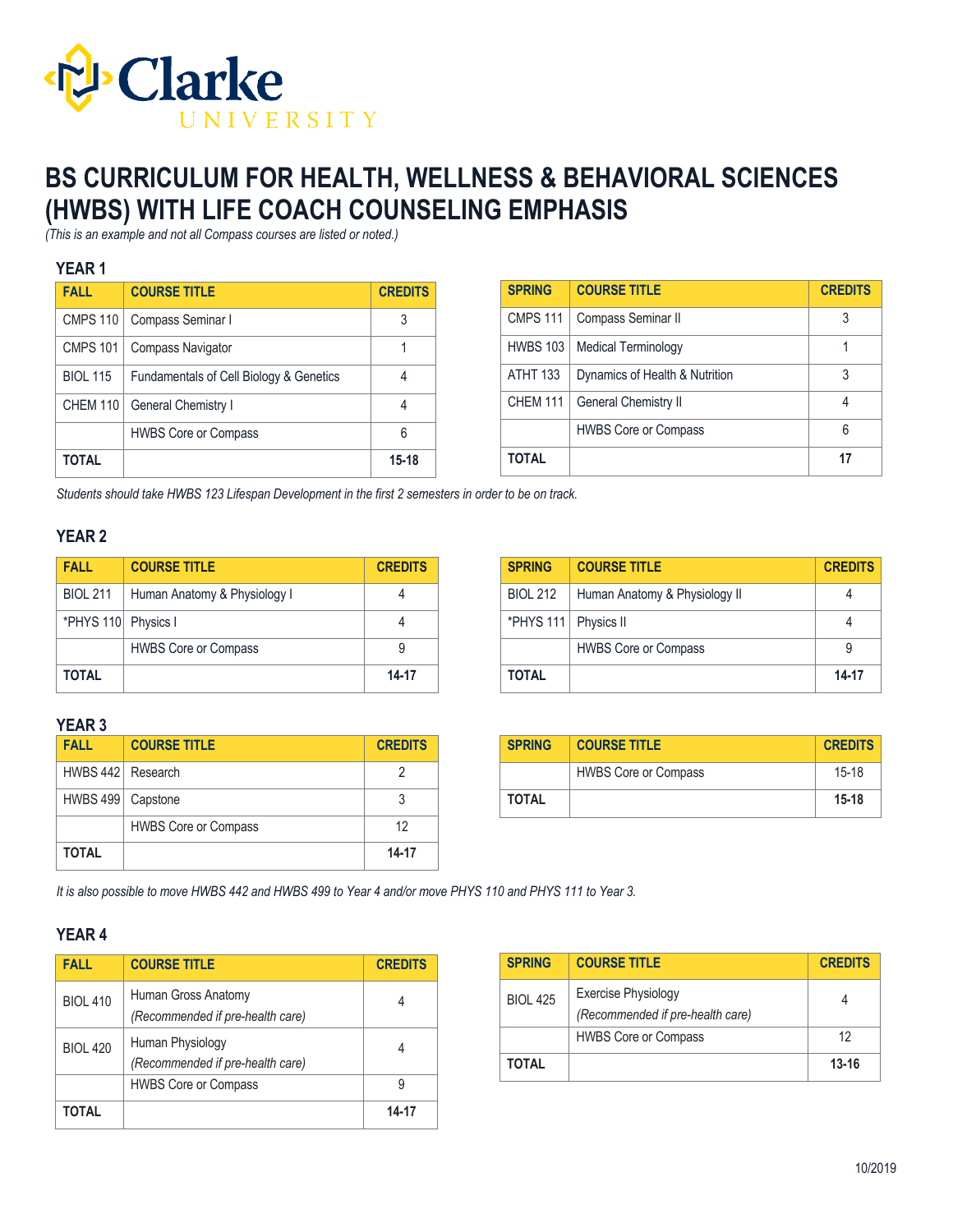

# **BA CURRICULUM FOR HEALTH, WELLNESS & BEHAVIORAL SCIENCES (HWBS) MAJORS WITH LIFE COACH COUNSELING EMPHASIS FROM NURSING IN THE FIRST YEAR**

*(This is an example and not all Compass courses are listed or noted.)*

#### **YEAR 1**

| <b>FALL</b>                     | <b>COURSE TITLE</b>                            | <b>CREDITS</b> |
|---------------------------------|------------------------------------------------|----------------|
| <b>CMPS 110</b>                 | Compass Seminar I                              | 3              |
| <b>CMPS 101</b>                 | <b>Compass Navigator</b>                       | 1              |
| <b>CHEM-107</b><br>or BIOL 132  | Intro. Organic/Biochemistry OR<br>Microbiology | 4              |
| <b>PHIL 110</b>                 | <b>Fundamentals of Philosophy</b>              | 3              |
| NURS 111orl<br><b>HI TH 122</b> | Perspectives on Nursing or<br>Nutrition        | 3              |
| <b>HWBS 123</b>                 | Lifespan Development                           | $3-4$          |
| <b>TOTAL</b>                    |                                                | 16             |

| <b>SPRING</b>                  | <b>COURSE TITLE</b>                            | <b>CREDITS</b> |
|--------------------------------|------------------------------------------------|----------------|
| <b>CMPS 111</b>                | Compass Seminar II                             | 3              |
| <b>HWBS 103</b>                | Medical Terminology                            | 1              |
| <b>CHEM-107</b><br>or BIOL 132 | Intro. Organic/Biochemistry OR<br>Microbiology | 4              |
| <b>ATHT 133</b>                | Dynamics of Health & Nutrition                 | 3              |
| <b>BIOL 102</b>                | Biology of the Human Body                      | 3              |
|                                | <b>HWBS Core or Compass</b>                    | 3              |
| TOTAI                          |                                                | 17             |

*Students should take HWBS 123 Lifespan Development, BIOL 102 Biology of the Human Body, and CHEM 107 General, Organic, & Biochemistry in the first 2 semesters in order to be on track.*

### **YEAR 2**

| FALL  | <b>COURSE TITLE</b>                     | <b>CREDITS</b> |
|-------|-----------------------------------------|----------------|
|       | <b>HWBS Core or Compass</b>             |                |
|       | <b>HWBS Electives or Compass</b>        |                |
|       | <b>HWBS Electives, Minor or Compass</b> |                |
| TOTAL |                                         | $15 - 18$      |

| <b>SPRING</b> | <b>COURSE TITLE</b>                     | <b>CREDITS</b> |
|---------------|-----------------------------------------|----------------|
|               | <b>HWBS Core or Compass</b>             | 6              |
|               | <b>HWBS Electives, Minor or Compass</b> |                |
| TOTAL         |                                         | $15 - 18$      |

*Students should take PSYC 240 Positive Psychology, DRMA 108 Oral Interpretation, PSYC 231 Behavior Modification in the first 4 semesters in order to be on track.*

#### **YEAR 3**

| <b>FALL</b>       | <b>COURSE TITLE</b>                     | <b>CREDITS</b> |
|-------------------|-----------------------------------------|----------------|
| HWBS 442 Research |                                         |                |
| HWBS 499 Capstone |                                         |                |
|                   | <b>HWBS Electives, Minor or Compass</b> | 12             |
| <b>TOTAL</b>      |                                         | 17             |

| <b>SPRING</b> | <b>COURSE TITLE</b>                     | <b>CREDITS</b> |
|---------------|-----------------------------------------|----------------|
|               | <b>HWBS Core or Compass</b>             |                |
|               | <b>HWBS Electives, Minor or Compass</b> | 12             |
| TOTAL         |                                         | $15 - 18$      |

*Students should take PSYC 330 Theories of Counseling & Psychotherapy prior to spring of the 3rd year. Students could take HWBS 442 and HWBS 499 in the 4th year.*

| FALL         | <b>COURSE TITLE</b>                     | <b>CREDITS</b> |
|--------------|-----------------------------------------|----------------|
|              | <b>HWBS Electives, Minor or Compass</b> | $15-18$        |
| <b>TOTAL</b> |                                         | $15 - 18$      |

| <b>SPRING</b> | <b>COURSE TITLE</b>                     | <b>CREDITS</b> |
|---------------|-----------------------------------------|----------------|
|               | <b>HWBS Electives, Minor or Compass</b> | $15 - 18$      |
| <b>TOTAL</b>  |                                         | $15 - 18$      |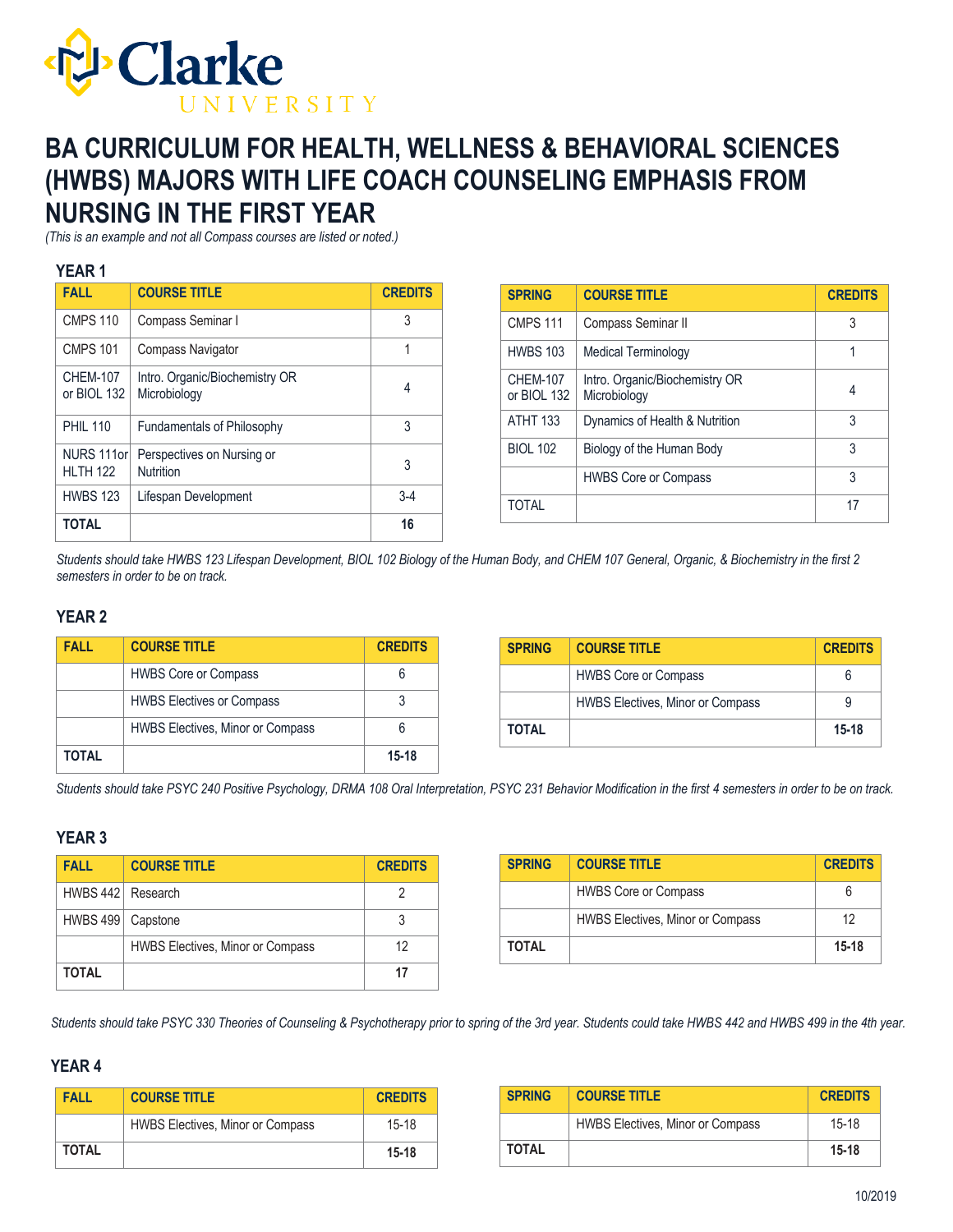

# **BA CURRICULUM FOR HEALTH, WELLNESS & BEHAVIORAL SCIENCES (HWBS) MAJORS WITH LIFE COACH COUNSELING EMPHASIS FROM NURSING IN THE SECOND YEAR**

*(This is an example and not all Compass courses are listed or noted.)*

### **YEAR 1**

| <b>FALL</b>                    | <b>COURSE TITLE</b>                            | <b>CREDITS</b> |
|--------------------------------|------------------------------------------------|----------------|
| <b>CMPS 110</b>                | Compass Seminar I                              | 3              |
| <b>CMPS 101</b>                | Compass Navigator                              |                |
| <b>CHEM-107</b><br>or BIOL 132 | Intro. Organic/Biochemistry<br>OR Microbiology | 4              |
| <b>PHIL 110</b>                | <b>Fundamentals of Philosophy</b>              | 3              |
| NURS 111orl<br><b>HLTH 122</b> | Perspectives on Nursing OR<br>Nutrition        | 3              |
| <b>HWBS 123</b>                | Lifespan Development                           | $3-4$          |
| <b>TOTAL</b>                   |                                                | 16             |

| <b>SPRING</b>                   | <b>COURSE TITLE</b>                            | <b>CREDITS</b> |
|---------------------------------|------------------------------------------------|----------------|
| <b>CMPS 111</b>                 | Compass Seminar II                             | 3              |
| <b>CHEM-107</b><br>or BIOL 132  | Intro. Organic/Biochemistry OR<br>Microbiology | 4              |
| <b>RELS 100</b>                 | Foundations of Spiritual Life                  | 3              |
| NURS 111 orl<br><b>HLTH 122</b> | Perspectives on Nursing OR<br><b>Nutrition</b> | 3              |
|                                 | <b>Compass Course</b>                          | 6              |
| TOTAL                           |                                                | 18             |

### **YEAR 2**

| FAII  | <b>COURSE TITLE</b>                     | <b>CREDITS</b> |
|-------|-----------------------------------------|----------------|
|       | <b>HWBS Core or Compass</b>             |                |
|       | <b>HWBS Electives or Compass</b>        |                |
|       | <b>HWBS Electives, Minor or Compass</b> |                |
| TOTAL |                                         | $15 - 18$      |

| <b>SPRING</b> | <b>COURSE TITLE</b>                     | <b>CREDITS</b> |
|---------------|-----------------------------------------|----------------|
|               | <b>HWBS Core or Compass</b>             | 6              |
|               | <b>HWBS Electives, Minor or Compass</b> | 12             |
| <b>TOTAL</b>  |                                         | $15 - 18$      |

Students should take HWBS 123 Lifespan Development, BIOL 102 Biology of the Human Body, and CHEM 107 General, Organic, & Biochemistry, PSYC 240 Positive Psychology, DRMA 108 Oral Interpretation, PSYC 231 Behavior Modification in the first 4 semesters in order to be on track.

#### **YEAR 3**

| <b>FALL</b>         | <b>COURSE TITLE</b>                     | <b>CREDITS</b> |
|---------------------|-----------------------------------------|----------------|
| HWBS 442 Research   |                                         |                |
| HWBS 499   Capstone |                                         |                |
|                     | <b>HWBS Electives, Minor or Compass</b> | 12             |
| TOTAL               |                                         | 17             |

| <b>SPRING</b> | <b>COURSE TITLE</b>                     | <b>CREDITS</b> |
|---------------|-----------------------------------------|----------------|
|               | <b>HWBS Core or Compass</b>             |                |
|               | <b>HWBS Electives, Minor or Compass</b> | 12             |
| TOTAL         |                                         | $15 - 18$      |

Students should take PSYC 330 Theories of Counseling & Psychotherapy prior to spring of the 3rd year. Students could take HWBS 442 and HWBS 499 in the 4th year.

| FALL         | <b>COURSE TITLE</b>              | <b>CREDITS</b> |
|--------------|----------------------------------|----------------|
|              | HWBS Electives, Minor or Compass | $15-18$        |
| <b>TOTAL</b> |                                  | $15 - 18$      |

| <b>SPRING</b> | <b>COURSE TITLE</b>                     | <b>CREDITS</b> |
|---------------|-----------------------------------------|----------------|
|               | <b>HWBS Electives, Minor or Compass</b> | $15-18$        |
| <b>TOTAL</b>  |                                         | $15 - 18$      |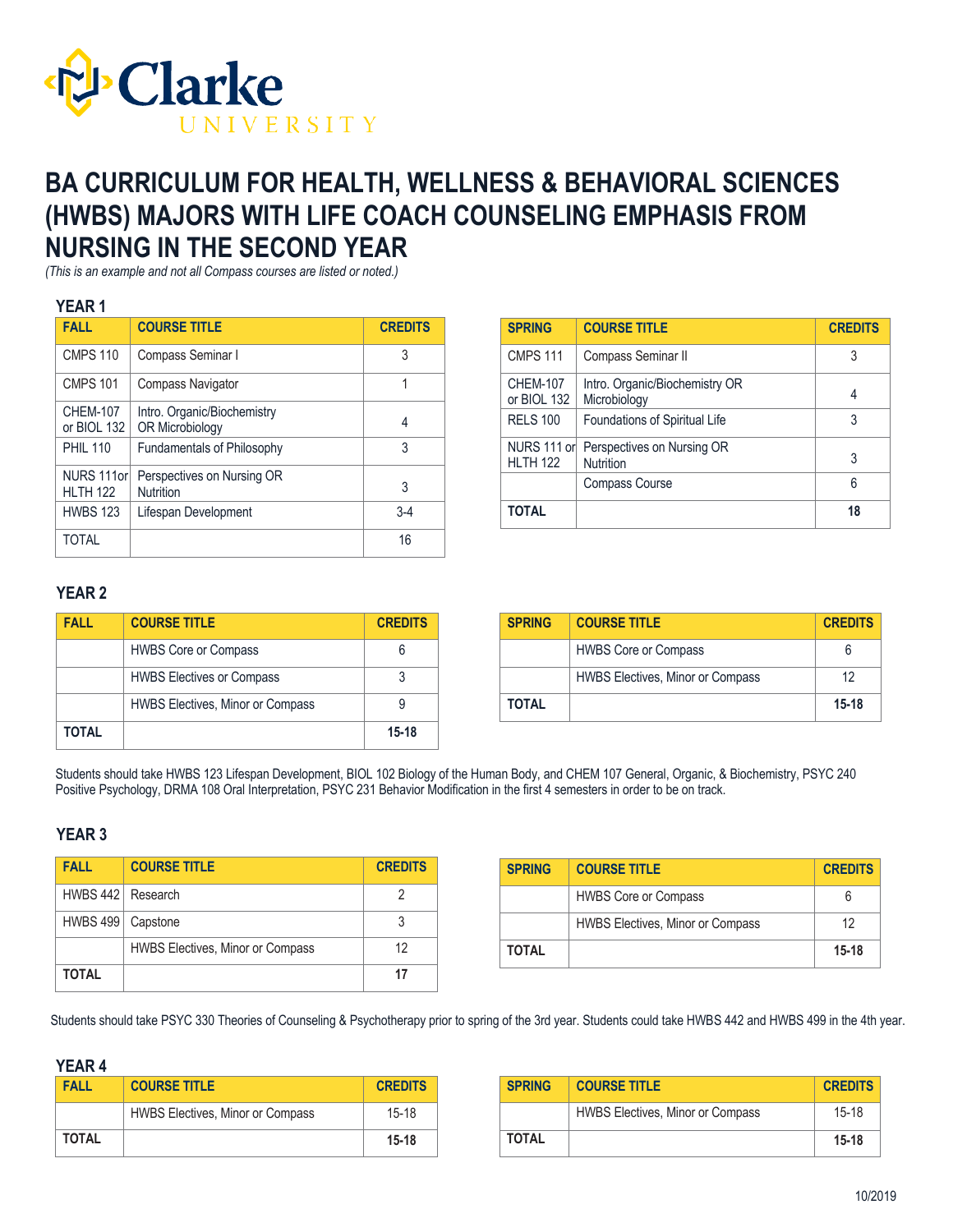

# **DPT 6 YEAR CURRICULUM FOR BS HEATH, WELLNESS & BEHAVIORAL SCIENCES (HWBS) WITH LIFE COACH COUNSELING EMPHASIS**

*(This is an example and not all Compass courses are listed or noted.)*

#### **YEAR 1**

| <b>FALL</b>     | <b>COURSE TITLE</b>                     | <b>CREDITS</b> |
|-----------------|-----------------------------------------|----------------|
| <b>CMPS 110</b> | Compass Seminar I                       | 3              |
| <b>CMPS 101</b> | Compass Navigator                       |                |
| <b>BIOL 115</b> | Fundamentals of Cell Biology & Genetics | 4              |
| <b>CHEM 110</b> | General Chemistry I                     | 4              |
| PT 101          | Intro to Physical Therapy               | 2              |
|                 | <b>HWBS Core or Compass</b>             | 3              |
| TOTAL           |                                         | 17             |

| <b>SPRING</b>   | <b>COURSE TITLE</b>            | <b>CREDITS</b> |
|-----------------|--------------------------------|----------------|
| <b>CMPS 111</b> | Compass Seminar II             | 3              |
| <b>HWBS 103</b> | <b>Medical Terminology</b>     |                |
| <b>ATHT 133</b> | Dynamics of Health & Nutrition | 3              |
| <b>CHEM 111</b> | General Chemistry II           |                |
|                 | <b>HWBS Core or Compass</b>    | 6              |
| <b>TOTAL</b>    |                                | 17             |

*Students should take HWBS 123 Lifespan Development in the first 2 semesters in order to be on track.*

## **YEAR 2**

| <b>FALL</b>         | <b>COURSE TITLE</b>          | <b>CREDITS</b> |
|---------------------|------------------------------|----------------|
| <b>BIOL 211</b>     | Human Anatomy & Physiology I |                |
| *PHYS 110 Physics I |                              |                |
|                     | <b>HWBS Core or Compass</b>  |                |
| TOTAL               |                              | 14-17          |

#### **YEAR 3**

| <b>FALL</b>         | <b>COURSE TITLE</b>         | <b>CREDITS</b> |
|---------------------|-----------------------------|----------------|
| HWBS 442   Research |                             |                |
| HWBS 499   Capstone |                             |                |
|                     | <b>HWBS Core or Compass</b> | 12             |
| TOTAL               |                             | 14-17          |

| <b>SPRING</b>          | <b>COURSE TITLE</b>           | <b>CREDITS</b> |
|------------------------|-------------------------------|----------------|
| <b>BIOL 212</b>        | Human Anatomy & Physiology II |                |
| *PHYS 111   Physics II |                               |                |
|                        | <b>HWBS Core or Compass</b>   |                |
| TOTAL                  |                               | 14-17          |

| <b>SPRING</b> | <b>COURSE TITLE</b>                     | <b>CREDIT</b> |
|---------------|-----------------------------------------|---------------|
|               | <b>HWBS Electives, Minor or Compass</b> | $15 - 18$     |
| <b>TOTAL</b>  |                                         | $15 - 18$     |

*In the first 3 years above, 102 listed credits of which 29 are scripted for HWBS. Students need 91+15=106 for HWBS Life Coach Counseling. If BIOL 420 moved to the 3rd year, it is possible to place 2–3 credit hour courses in 4th year fall which=108.*

*Apply to DPT Program by November 1*